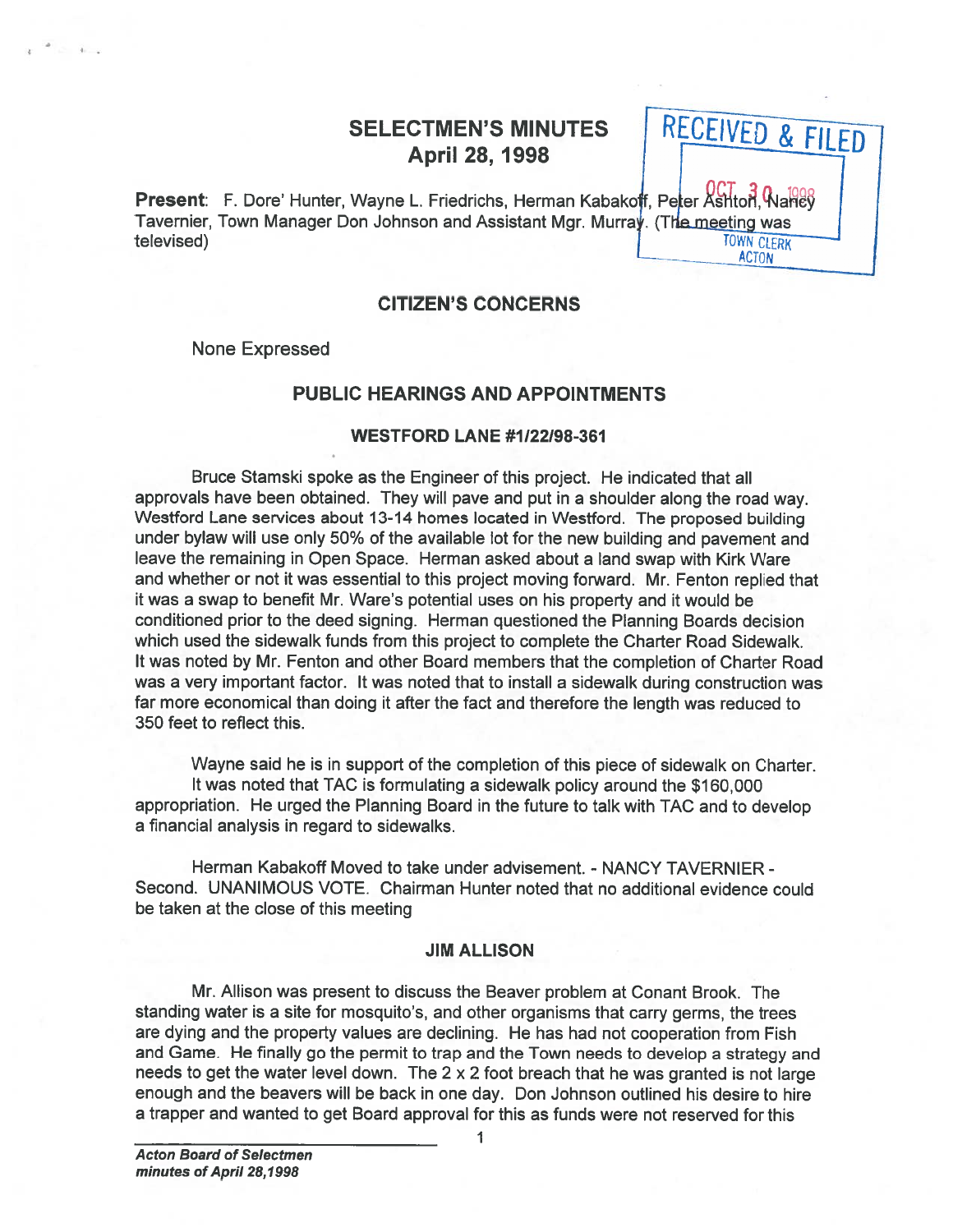purpose. The Board agreed he should "scratch" up funds to seek <sup>a</sup> resolution to this immediate problem.

Tom Tidman reported that of the <sup>12</sup> or so locations in Town with <sup>a</sup> problem, 8-9 are on town property. Nancy offered to ge<sup>t</sup> the media involved and felt that would ge<sup>t</sup> the point across to Governor Cellucci of the magnitude of this problem, she wanted to ge<sup>t</sup> the State to tear down the dams. She asked the Town Manager to draft <sup>a</sup> letter to the Governor to ask for his intervention with regard to this serious problem. She was annoyed that the state has not been cooperating and that septic systems are in peril which would result in the abandonment of homes.

HERMAN KABAKOFF - Moved to authorize the Town Manager to expend monies to affect <sup>a</sup> program to trap beavers at the property in the vicinity of the Allison's. NANCY TAVERNIER -Second. UNANIMOUS.

### ACTON TOYOTA ABOVE GROUND STORAGE OF INFLAMMABLES 137 GREAT ROAD

NANCY TAVERNIER -Moved to approve conditioned upon compliance with Board of Health's requirement for plans on secondary containment. PETER ASHTON - Second. UNANIMOUS VOTE.

### WILLIAM MCINNIS MOTOR OIL RECYCLING

Mr. Mclnnis presented his idea with regard to the used Motor Oil collection area at the transfer station. He understood the noted security and containment issues were valid. Dore' felt that one could park outside the gate and walk the oil to the existing location. He felt that the attendant could still oversee the process to insure that only waste oil was being deposited. It was suggested that the new policy could be <sup>g</sup>iven press in the municipal quarterly. The Town Manager was asked to implement the program as soon as possible.

### SCHOOL SPACE ISSUE

Mr. Hunter read an excerp<sup>t</sup> from the Board of Library Trustees outlining that Acton would lose the gran<sup>t</sup> funding if the library were to be used for any other purpose. Bob Ferrerra spoke about the use of the library for any other purpose and how it would pu<sup>t</sup> them in an awkward position in addition to the layout problems that would be encountered. Mr. Hunter was concerned about ramifications of changing direction and the contract issues as well as money issues for that would result from <sup>a</sup> change in use. He favored looking into the re-use of the Hardware store when the library relocated back to the new library. strumentes. The Board agreed he should "scratch" up funds to seek a resolution to this annotomy. Solutions are on Tom Turiman reported that of the 12 or sol octations in Tom with a problem, S-9 contains and on Tom Turiman

Lees Stuntz said that she had no idea financially about the costs but she felt more money would be needed to conduct <sup>a</sup> feasibility study. She noted that there is <sup>a</sup> process to address the need or more space, and it is in <sup>p</sup>lace, but thanked Sidney and FinCom for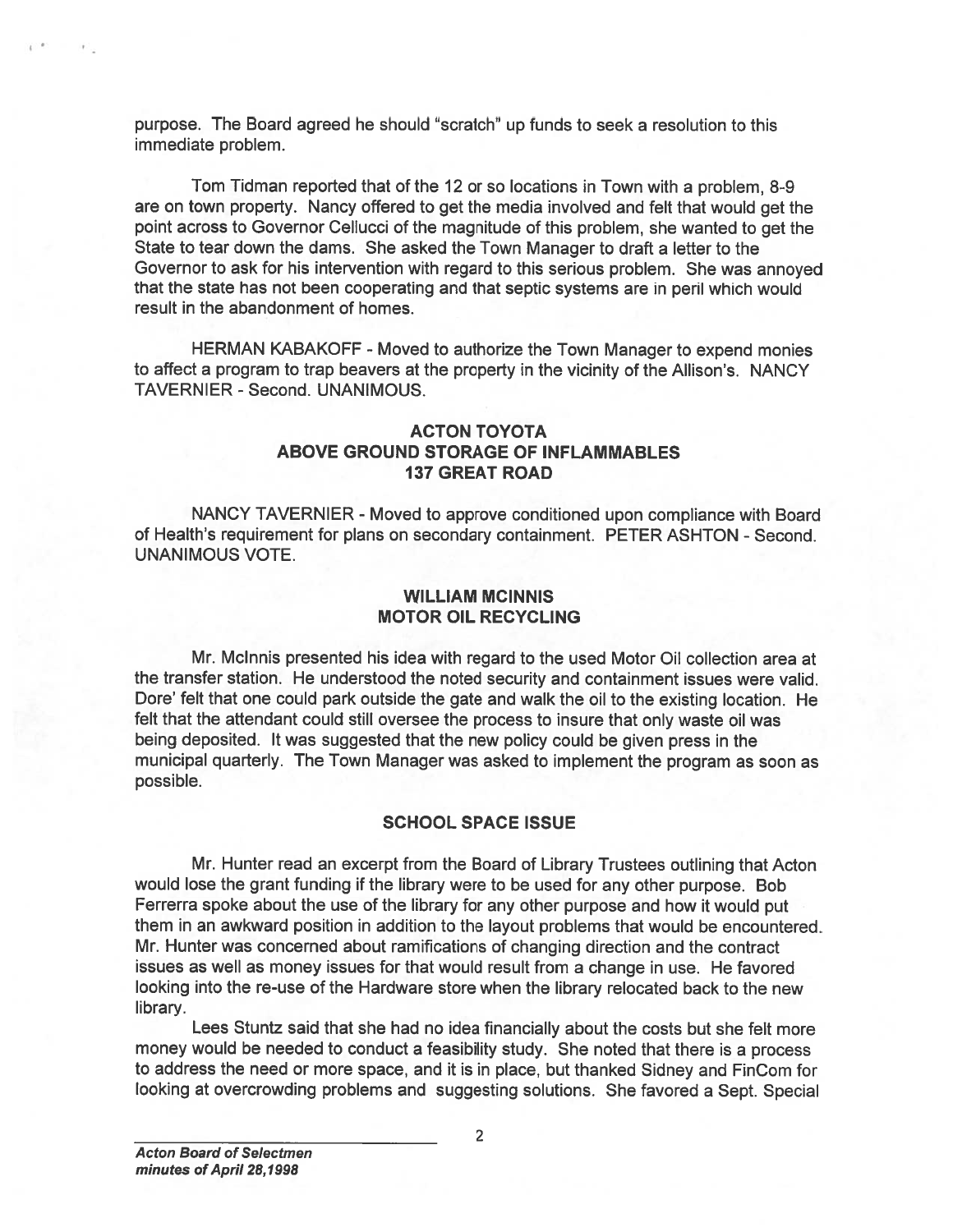Town Meeting. Dote' asked them to be looking toward 'scratching up" some funds at year end for the study.

Tom Mackey explained that Sidney as asking that we look to other sites to meet space needs. He said it was not the intention to pirate the library for school use. The Fincom will suppor<sup>t</sup> funding the school committee's reques<sup>t</sup> for <sup>a</sup> feasibility study. It was noted that it was the first time in <sup>20</sup> years that anyone on FinCom was offering to bring money. Tom said this would give an opportunity to bring back alternatives for review.

Herman spoke about Sidney's letter to the paper and asked for endorsement from the Major Boards.

Lees spoke about school educational policy. It is felt there is <sup>a</sup> problem with moving five year olds twice. She invited Sidney and others interested to the May 14, 1998 School Building meeting in room 114. They have been in discussion for over <sup>4</sup> years about rental and retrofitting locations for school use including some that Johnston has mentioned. She felt that Sidney's estimate for the feasibility study is too low.

Ann Chang spoke about the suggested change to the 2001 Plan. She did not feel that "Thinking out of the Box" was good in this situation and felt Sidney Jumped out of the box and should have asked more questions and realized that <sup>a</sup> process was already in place.

Nancy reminded them that <sup>a</sup> Reserve Fund Transfer would have to be approve<sup>d</sup> before June 30th or un-obligated money would return to Free Cash. The paperwor<sup>k</sup> would have be prepared and submitted to the Finance Committee in order for them to make their recommendation before the 30th.

Peter asked about the status of Sidney's Letter and asked what Sidney was looking for in regard to the letter. Herman said that he was looking for endorsement from the boards mentioned on the first page. Dore' suggested that Government by letters to the paper was not goo<sup>d</sup> process and declined the suggestion that the Board should agree sign the letter. Frowm Meeting. Done' asked them to be looking toward "set<br>
inform will support funding the school committee's requested<br>
Fincom will support funding the school committee's requested<br>
fincomorphic funding the school committ

### SELECTMEN'S BUSINESS

NESWC Caucus Meeting - Dore' reported on the meeting and success of the interchange that took <sup>p</sup>lace. It was noted that Acton was very well represented by not only staff but legislators and aids. Dore' noted that if Senator Tar gets <sup>a</sup> delay on the implementation of the clean air legislation to after 2005 it would benefit the communities. He felt we made <sup>a</sup> good statement and the meeting was productive.

Board Reorganization -Dote' thanked the Board and offered his appreciation to staff for assistance during his term.

The Board reorganized as follows: DORE' HUNTER - Moved to nominate Wayne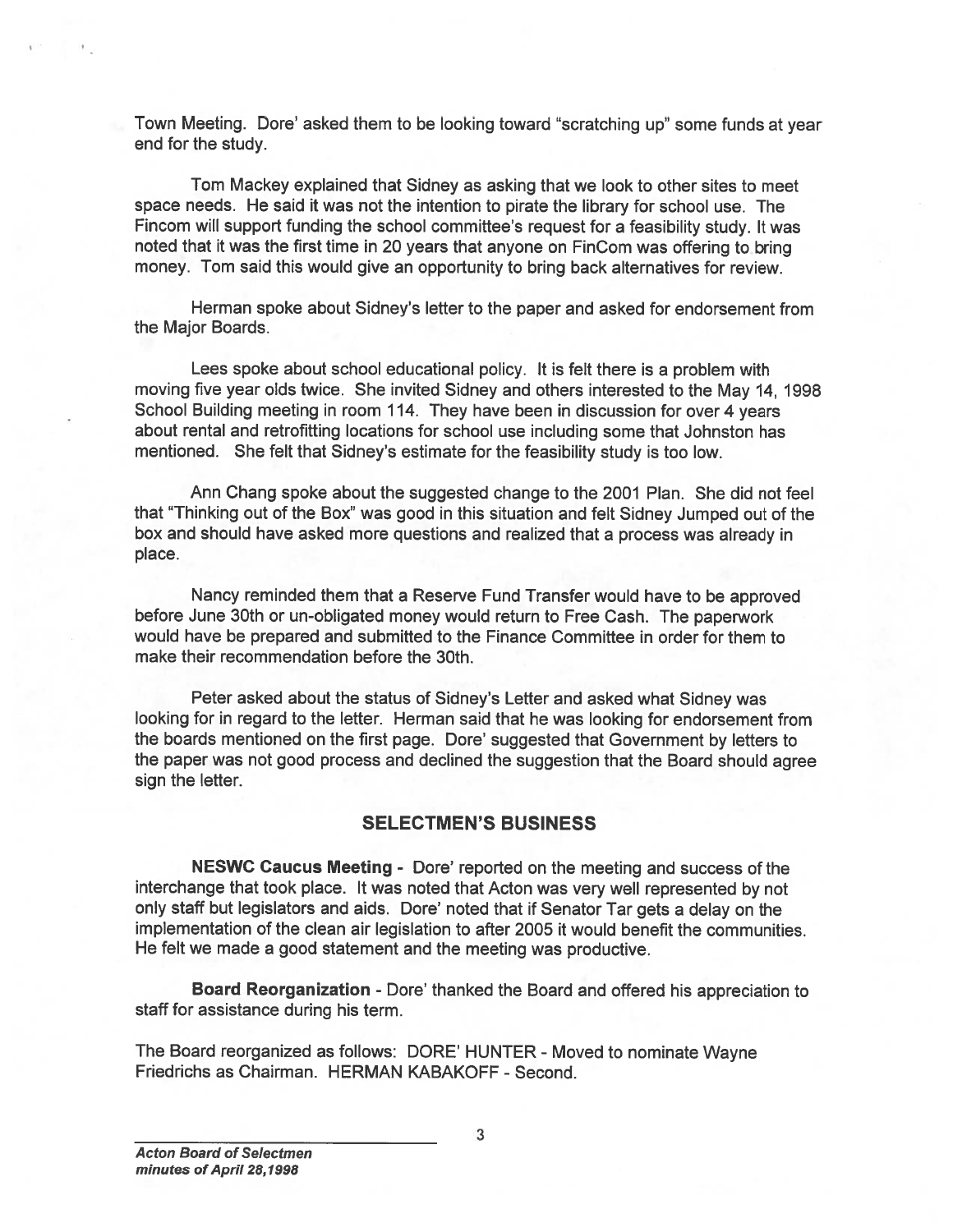WAYNE FREIDRICHS moved to nominate Herman Kabakoff as Vice Chairman. DORE' HUNTER - Second.

WAYNE FRIEDRICHS- moved to nominate Nancy Tavernier as Clerk - DORE' HUNTER - SECOND. UNANIMOUS VOTES

New London Pizza Automated Device Licenses- DORE' HUNTER - Moved to approve two games. NANCY TAVERNIER - Second. UNANIMOUS VOTE.

Goals for Upcoming Year - Wayne stated that he had several goals he would be addressing during the upcoming year.

- a. Develop Analysis for development
- b. Help school solve space needs
- c. To extend ALG out 10 to 20 years
- d. Master Plan review
- e. Review policies and procedures of other major boards

Meeting Schedule -The board discussed the Board's schedule for the next few months. They <sup>p</sup>lanned meetings until the end of September. They will discuss the extended meeting schedule at the next meeting. Staff was asked to look into space at the High School for the Fall town meeting.

#### CONSENT AGENDA

NANCY TAVERNIER - Moved to approve. PETER ASHTON - Second-UNANIMOUS VOTE.

### TOWN MANAGER'S REPORT

Bond Discussion - Don and John reported on the Town's Bonding. Don reported that we compare well with other communities. The 6.6 Million dollar bonds were bid on by seven bidders with the net cost being 4.75% and we moved up to an Aa2 rating. Moodys needs to see more capita income, higher fund balance, greater untaxed capacity over several years and future debt in order to move the rating up higher.

The Board adjourned at 10:45 P.M.

Clerk

**Date** 

Recording Secty. Doc: Min4128/98

Acton Board of Selectmen minutes of April 28,1998

4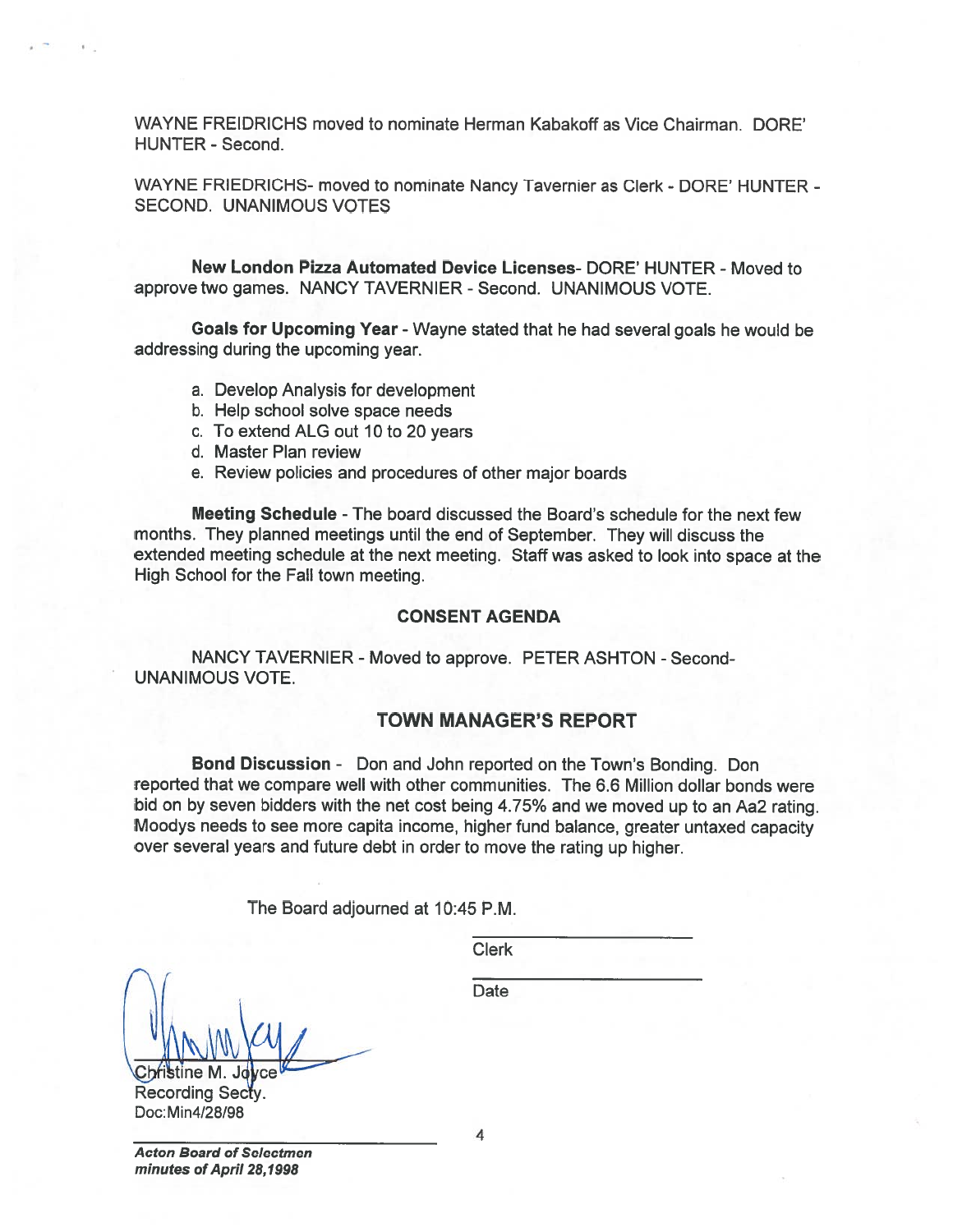April 24, 1998

TO Board of Selectmen

FROM: F. Dore' Hunter, Chairman

SUBJECT: Selectmen's Report

# AGENDA

Room 204 April 28, 1998 7:30 P.M.

## I. CITIZEN'S CONCERNS

## II. PUBLIC HEARINGS & APPOINTMENTS

- 1. 7:35 WESTFORD LANE #1122198-361 -Continuation of site <sup>p</sup>lan hearing previously scheduled for March 17, 1998.
- 2. 7:45 JIM ALLISON Enclosed <sup>p</sup>lease find correspondence from Mr. Allison and Town Staff related to the beaver problem in Mr. Allison's neighborhood.
- 3. 8:00 ACTON TOYOTA ABOVE GROUND STORAGE PERMIT -Enclosed <sup>p</sup>lease find application and staff comment regarding the reques<sup>t</sup> for Above Ground Storage at 125-137 Great Road for Board action.
- 4. 8:15 WILLIAM MCINNIS Mr. Mclnnis has asked for an opportunity to address the Board regarding recycling materials.
- 5. 9:00 SCHOOL SPACE ISSUE Library representatives will be in to discuss questions regarding use of the memorial library building for school space needs.

### III. SELECTMEN'S BUSINESS

- 6. Discussion of recent NESWC Caucus hearing.
- 7. Board Reorganization

8. Acton New London Style Pizza - Enclosed <sup>p</sup>lease find <sup>a</sup> reques<sup>t</sup> and staff comment regarding the <sup>p</sup>lacement of two automated amusement devices at New London Style Pizza on Massachusetts Avenue for Board review.

### 9. OTHER

1 1